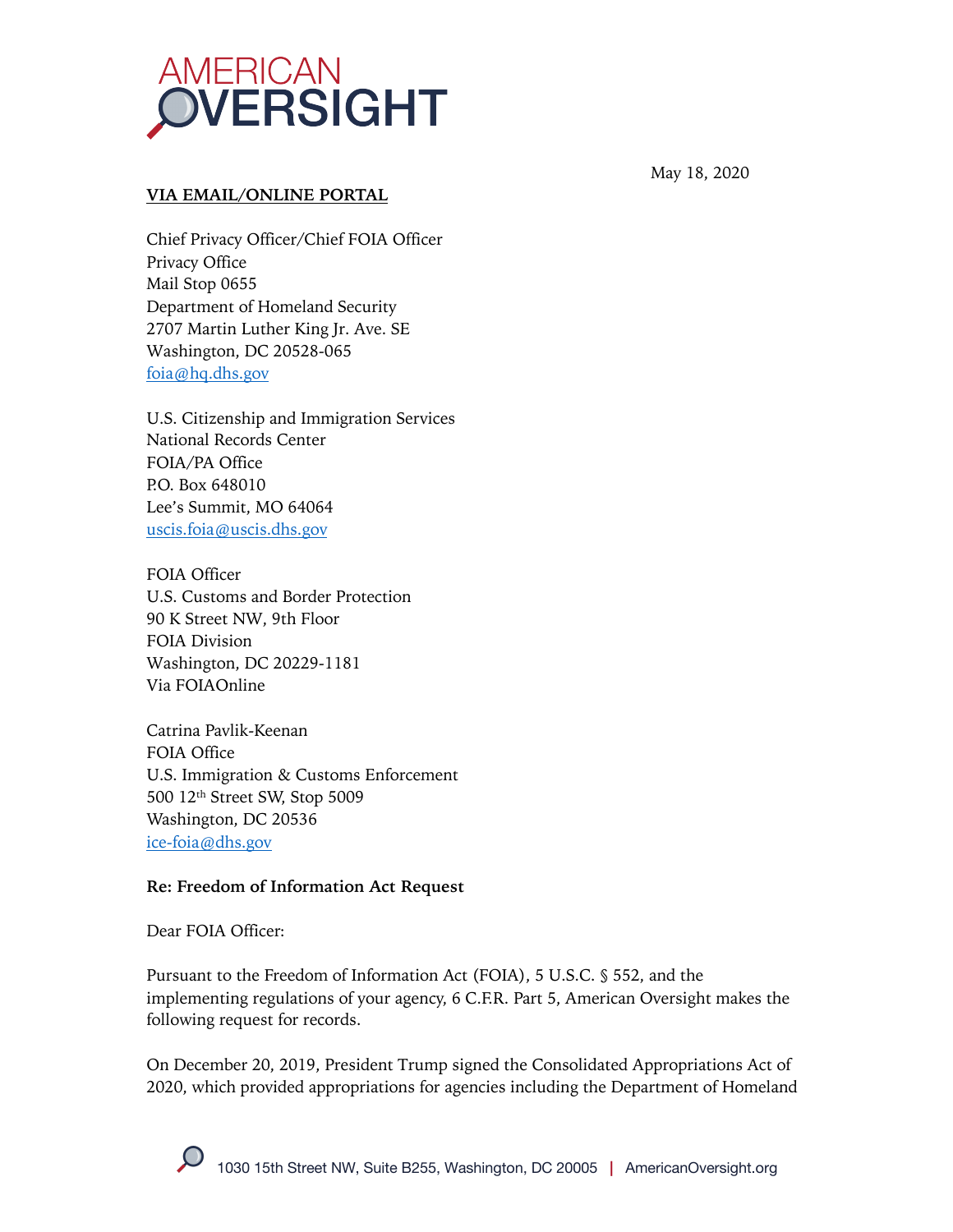Security (DHS). <sup>1</sup> The Act also created the Office of the Immigration Detention Ombudsman (OIDO) in order to "address issues that arise in DHS detention facilities."2 The ODIO will act independently of other DHS components and will investigate claims of misconduct by DHS officers and will oversee detainees' complaints of civil rights abuses while in DHS custody.<sup>3</sup> Acting DHS Secretary Ken Cuccinelli has reportedly appointed Julie Kirchner to serve as Ombudsman.<sup>4</sup> Ms. Kirchner is the former executive director of the Federation for American Immigration Reform (FAIR), which advocates the reduction of legal immigration.

American Oversight is seeking records with the potential to shed light on whether and to what extent hardline, anti-immigration views are shaping the new Office of the Immigration Detention Ombudsman at DHS.

## **Requested Records**

American Oversight requests that DHS produce the following records within twenty business days:

All email communications (including emails, email attachments, complete email chains, calendar invitations, and calendar invitation attachments) between (a) Julie Kirchner and (b) the government officials listed below.

### Specified DHS Officials

- i. Acting Secretary Chad Wolf, including in his capacity as Under Secretary for the Office of Strategy, Policy, and Plans
- ii. John Gountanis, Acting Chief of Staff
- i. Chad Mizelle, Senior Official Performing the Duties of the General Counsel, including in his former capacity as Acting Chief of Staff
- ii. Joseph Maher, former General Counsel
- iii. Michael T. Dougherty, Citizenship and Immigration Services Ombudsman
- iv. Cameron Quinn, Officer for Civil Rights and Civil Liberties
- v. Thomas J. Walters, Federal Law Enforcement Training Centers Director

Specified ICE Officials

i. Matthew T. Albence, Senior Official Performing the Duties of the Director, U.S. Immigration and Customs Enforcement

<sup>2</sup> *Id.*, *see also* Hamed Aleaziz, *The Ex-Leader of an Anti-Immigration Group is Creating the Office in Charge of Fielding Civil Rights Complaints From Detainees*, BUZZFEED (Jan. 30, 2020, 1:45 EST) https://www.buzzfeednews.com/article/hamedaleaziz/immigration-hardliner-detentionombudsman.

<sup>&</sup>lt;sup>1</sup> H.R. 1158, 116th Cong. (2019) (enacted), https://www.congress.gov/bill/116thcongress/house-bill/1158.

<sup>3</sup> *Id.*

<sup>4</sup> *Id.*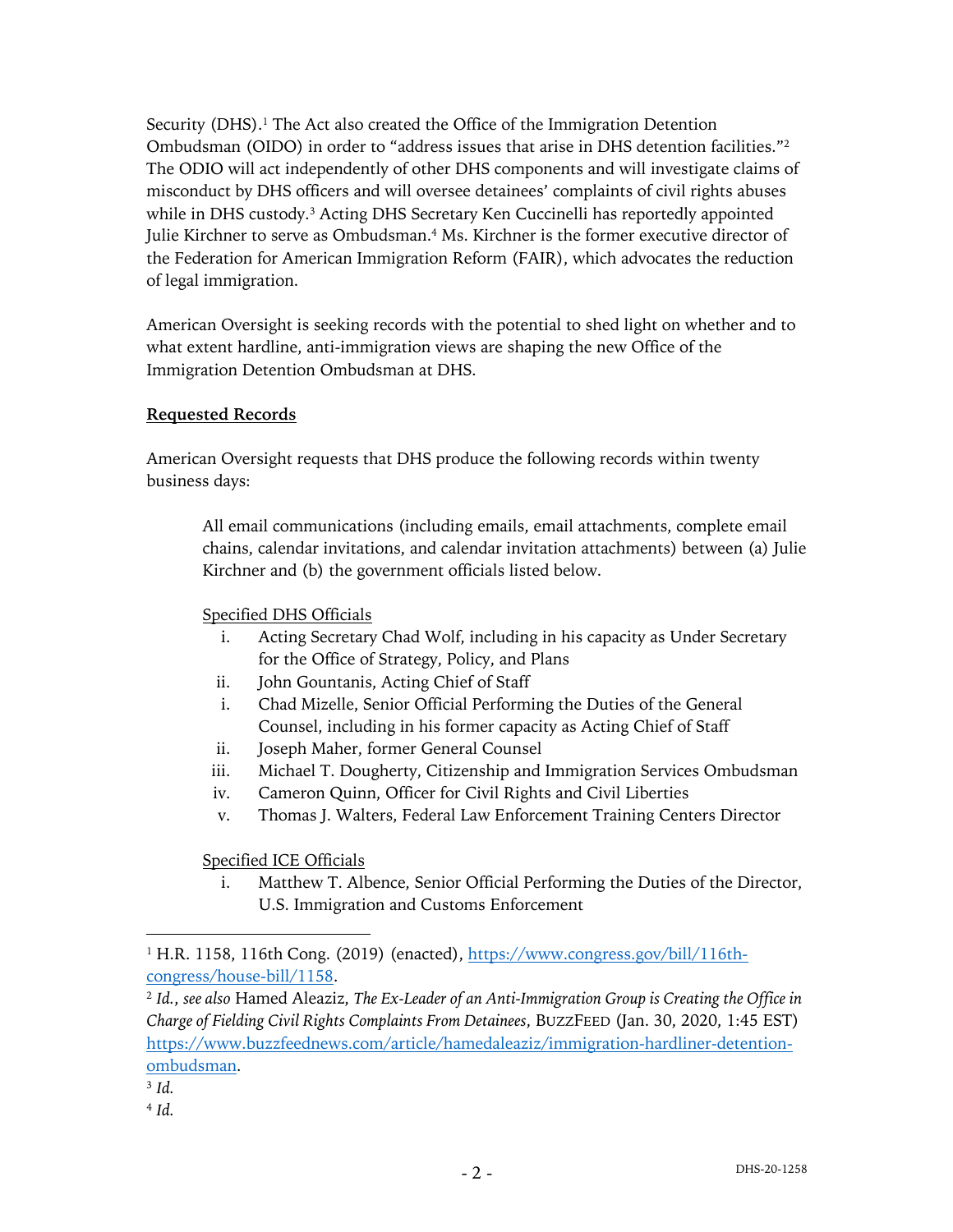ii. Jon Feere, Senior Advisor

## Specified USCIS Officials

- i. Ken Cuccinelli, (Acting) Deputy Secretary/Senior Official Performing the Duties of the Director
- ii. John Zadrozny, Acting Chief of Staff
- iii. Joseph Edlow, Deputy Directory for Policy

## Specified CBP Officials

- i. Mark A. Morgan, Acting CBP Commissioner
- ii. Robert. E. Perez, Deputy CBP Commissioner

## Specified White House Officials

- i. Stephen Miller, Senior Advisor (stephen.miller@who.eop.gov)
- ii. Robert Gabriel (robert.gabriel@who.eop.gov)
- iii. Jennifer Cytryn (Jennifer.cytryn@who.eop.gov)

Please provide all responsive records from October 1, 2019, through the date the search is conducted.

#### **Fee Waiver Request**

In accordance with 5 U.S.C.  $\frac{1}{5}$  552(a)(4)(A)(iii) and your agency's regulations, American Oversight requests a waiver of fees associated with processing this request for records. The subject of this request concerns the operations of the federal government, and the disclosures will likely contribute to a better understanding of relevant government procedures by the general public in a significant way. Moreover, the request is primarily and fundamentally for non-commercial purposes.

American Oversight requests a waiver of fees because disclosure of the requested information is "in the public interest because it is likely to contribute significantly to public understanding of operations or activities of the government."5 The public has a significant interest in understanding the powers and responsibilities of a new office handling civil rights complaints of detainees. Records with the potential to shed light on this matter would contribute significantly to public understanding of operations of the federal government, including the guidelines the Office of the Immigration Detention Ombudsman will use in addressing detainees' claims civil rights abuses. American Oversight is committed to transparency and makes the responses agencies provide to FOIA requests publicly available, and the public's understanding of the government's activities would be enhanced through American Oversight's analysis and publication of these records.

 $5 \text{ J.S.C. }$  \$ 552(a)(4)(A)(iii).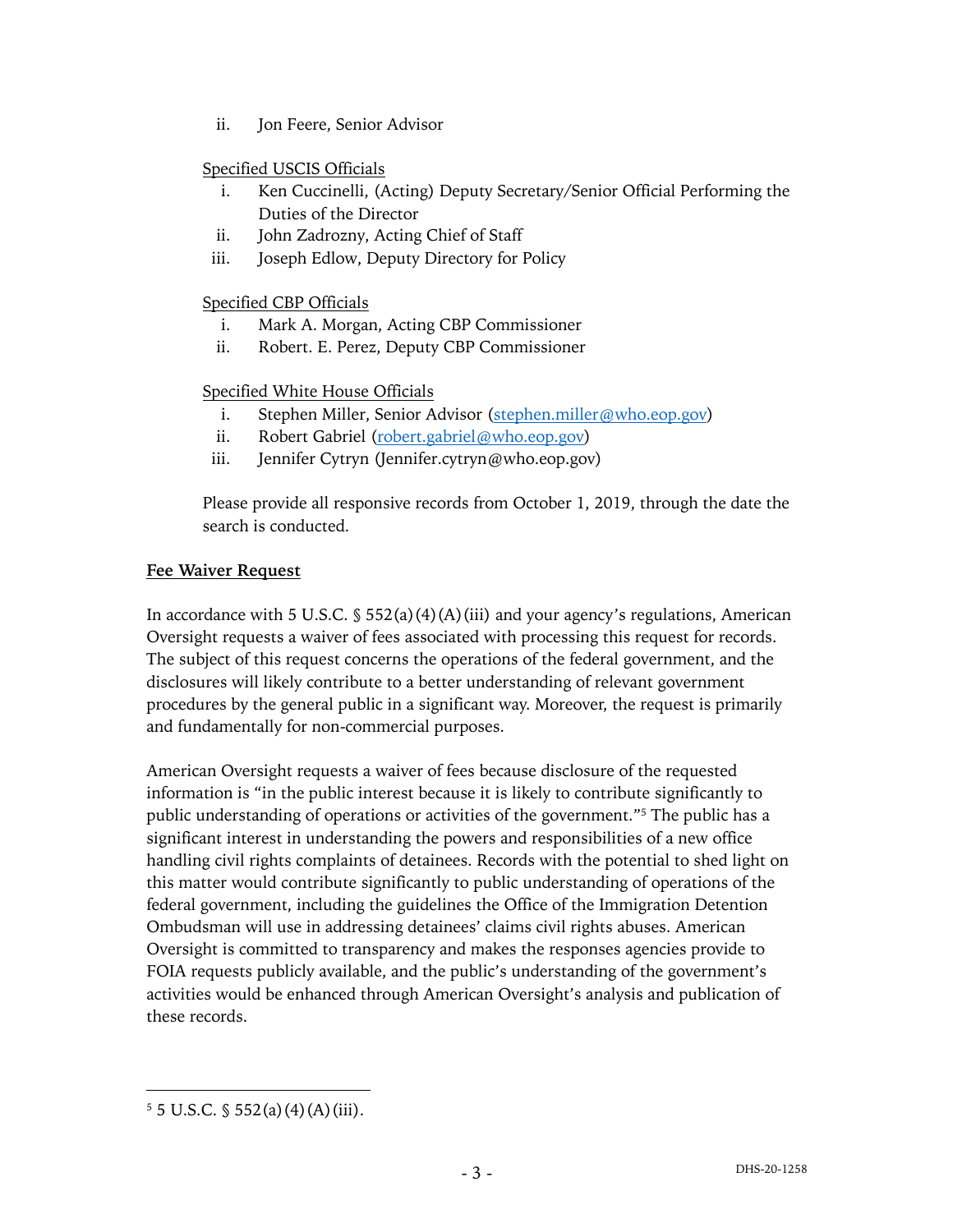This request is primarily and fundamentally for non-commercial purposes.<sup>6</sup> As a  $501(c)(3)$ nonprofit, American Oversight does not have a commercial purpose and the release of the information requested is not in American Oversight's financial interest. American Oversight's mission is to promote transparency in government, to educate the public about government activities, and to ensure the accountability of government officials. American Oversight uses the information gathered, and its analysis of it, to educate the public through reports, press releases, or other media. American Oversight also makes materials it gathers available on its public website and promotes their availability on social media platforms, such as Facebook and Twitter.7

American Oversight has also demonstrated its commitment to the public disclosure of documents and creation of editorial content through numerous substantive analyses posted to its website.<sup>8</sup> Examples reflecting this commitment to the public disclosure of documents and the creation of editorial content include the posting of records related to an ethics waiver received by a senior Department of Justice attorney and an analysis of what those records demonstrated regarding the Department's process for issuing such waivers;<sup>9</sup> posting records received as part of American Oversight's "Audit the Wall" project to gather and analyze information related to the administration's proposed construction of a barrier along the U.S.-Mexico border, and analyses of what those records reveal;<sup>10</sup> posting records regarding potential self-dealing at the Department of Housing & Urban Development and related analysis;<sup>11</sup> posting records and analysis relating to the federal

<sup>6</sup> *See* 5 U.S.C. § 552(a)(4)(A)(iii).

<sup>7</sup> American Oversight currently has approximately 15,500 page likes on Facebook and 102,300 followers on Twitter. American Oversight, FACEBOOK,

https://www.facebook.com/weareoversight/ (last visited Mar. 30, 2020); American Oversight (@weareoversight), TWITTER, https://twitter.com/weareoversight (last visited Mar. 30, 2020).

<sup>8</sup> *News*, AMERICAN OVERSIGHT, https://www.americanoversight.org/blog.

<sup>9</sup> *DOJ Records Relating to Solicitor General Noel Francisco's Recusal*, AMERICAN OVERSIGHT, https://www.americanoversight.org/document/doj-civil-division-response-noel-franciscocompliance; *Francisco & the Travel Ban: What We Learned from the DOJ Documents*, AMERICAN OVERSIGHT, https://www.americanoversight.org/francisco-the-travel-ban-what-welearned-from-the-doj-documents.

<sup>10</sup> *See generally Audit the Wall*, AMERICAN OVERSIGHT,

https://www.americanoversight.org/investigation/audit-the-wall; *see, e.g.*, *Border Wall Investigation Report: No Plans, No Funding, No Timeline, No Wall*, AMERICAN OVERSIGHT, https://www.americanoversight.org/border-wall-investigation-report-no-plans-nofunding-no-timeline-no-wall.

<sup>11</sup> *Documents Reveal Ben Carson Jr.'s Attempts to Use His Influence at HUD to Help His Business*, AMERICAN OVERSIGHT, https://www.americanoversight.org/documents-reveal-ben-carsonjr-s-attempts-to-use-his-influence-at-hud-to-help-his-business.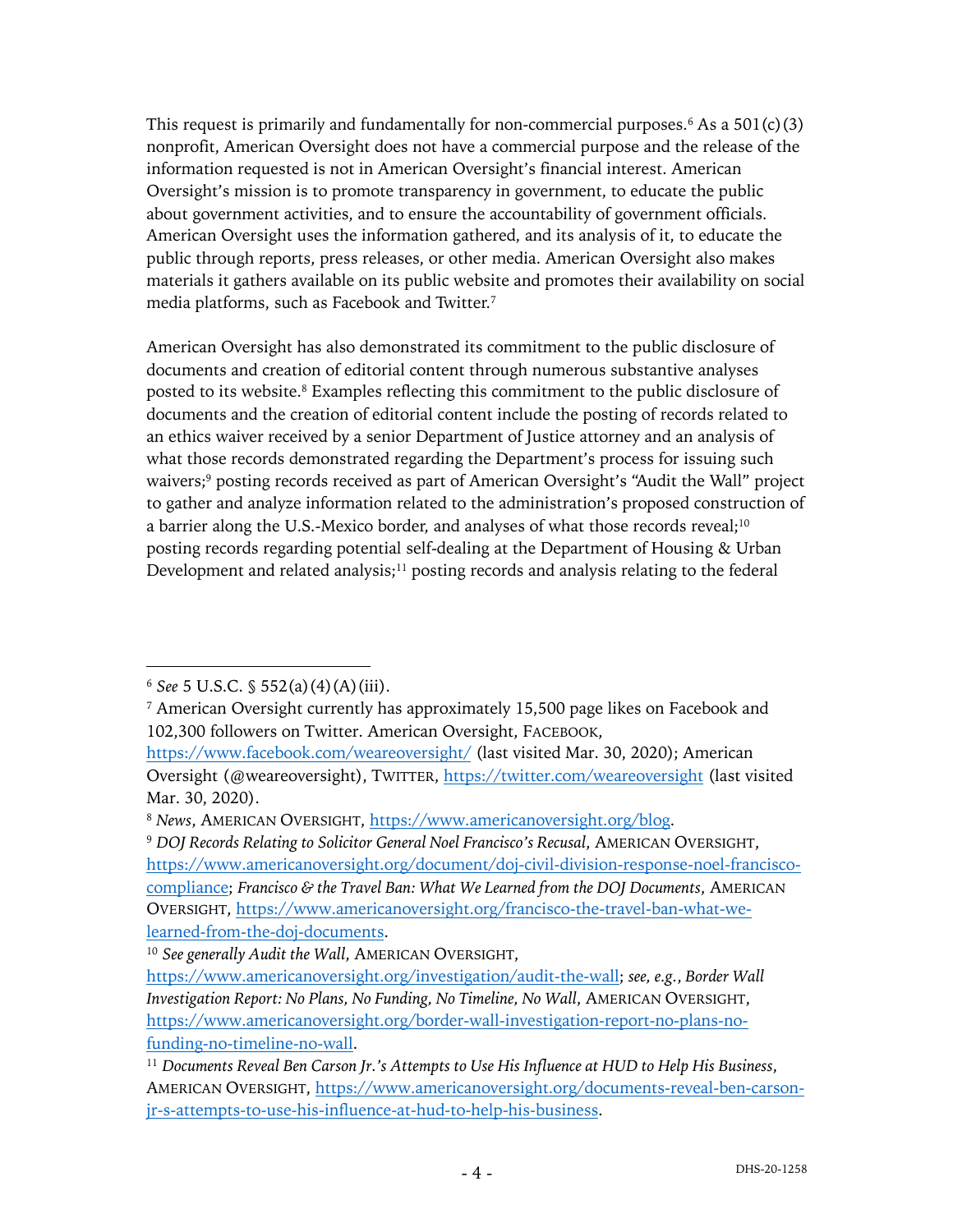government's efforts to sell nuclear technology to Saudi Arabia;12 and posting records and analysis regarding the Department of Justice's decision in response to demands from Congress to direct a U.S. Attorney to undertake a wide-ranging review and make recommendations regarding criminal investigations relating to the President's political opponents and allegations of misconduct by the Department of Justice itself and the Federal Bureau of Investigation.<sup>13</sup>

Accordingly, American Oversight qualifies for a fee waiver.

# **Guidance Regarding the Search & Processing of Requested Records**

In connection with its request for records, American Oversight provides the following guidance regarding the scope of the records sought and the search and processing of records:

- Please search all locations and systems likely to have responsive records, regardless of format, medium, or physical characteristics.
- § In conducting your search, please understand the terms "record," "document," and "information" in their broadest sense, to include any written, typed, recorded, graphic, printed, or audio material of any kind. We seek records of any kind, including electronic records, audiotapes, videotapes, and photographs, as well as letters, emails, facsimiles, telephone messages, voice mail messages, and transcripts, notes, or minutes of any meetings, telephone conversations, or discussions.
- § Our request for records includes any attachments to those records or other materials enclosed with those records when they were previously transmitted. To the extent that an email is responsive to our request, our request includes all prior messages sent or received in that email chain, as well as any attachments to the email.
- Please search all relevant records or systems containing records regarding agency business. Do not exclude records regarding agency business contained in files, email accounts, or devices in the personal custody of your officials, such as personal email accounts or text messages. Records of official business conducted using unofficial systems or stored outside of official files are subject to the Federal

<sup>12</sup> *Investigating the Trump Administration's Efforts to Sell Nuclear Technology to Saudi Arabia*, AMERICAN OVERSIGHT, https://www.americanoversight.org/investigating-the-trumpadministrations-efforts-to-sell-nuclear-technology-to-saudi-arabia.

<sup>13</sup> *Sessions' Letter Shows DOJ Acted on Trump's Authoritarian Demand to Investigate Clinton*, AMERICAN OVERSIGHT, https://www.americanoversight.org/sessions-letter.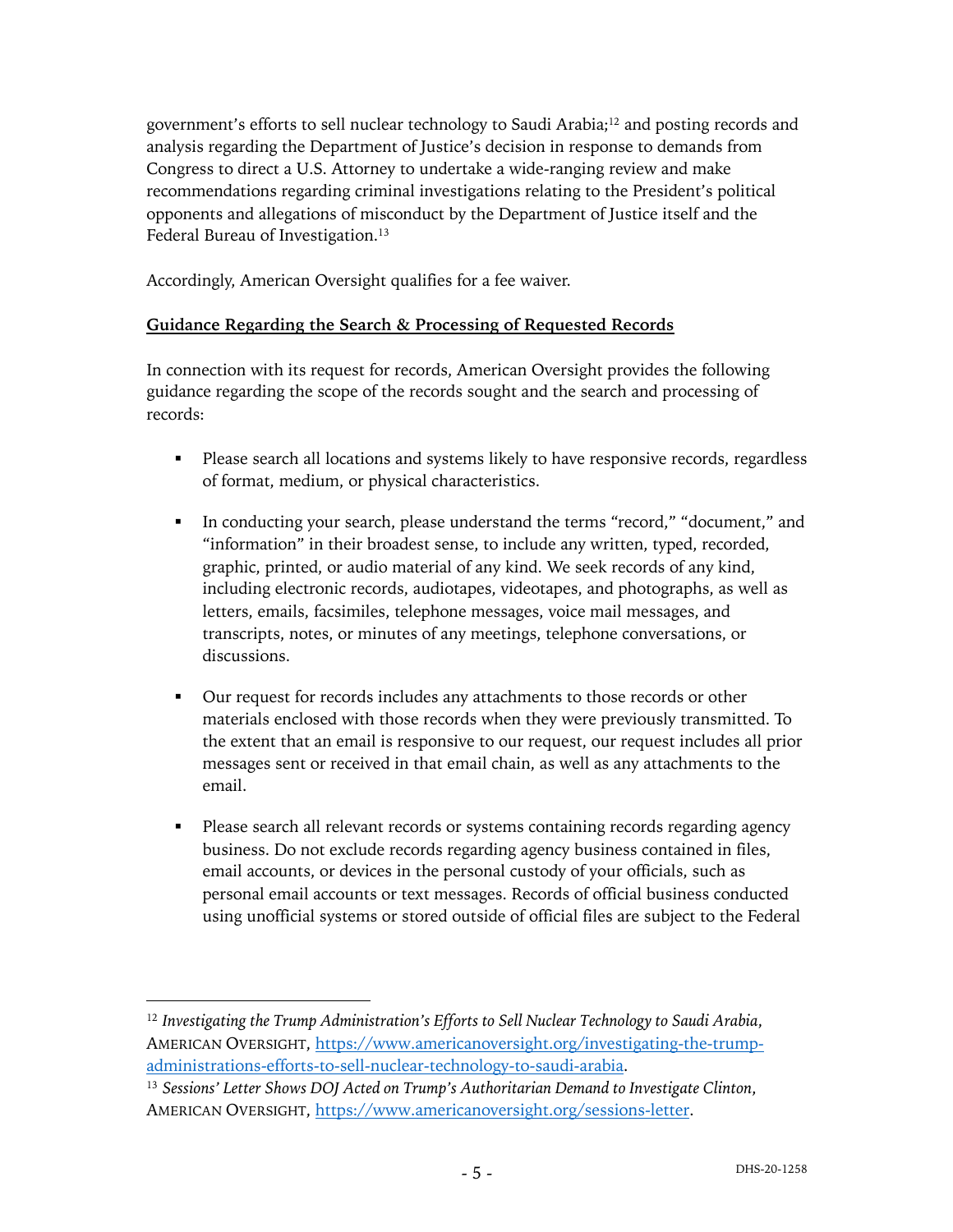Records Act and FOIA.14 It is not adequate to rely on policies and procedures that require officials to move such information to official systems within a certain period of time; American Oversight has a right to records contained in those files even if material has not yet been moved to official systems or if officials have, by intent or through negligence, failed to meet their obligations.15

- Please use all tools available to your agency to conduct a complete and efficient search for potentially responsive records. Agencies are subject to government-wide requirements to manage agency information electronically,<sup>16</sup> and many agencies have adopted the National Archives and Records Administration (NARA) Capstone program, or similar policies. These systems provide options for searching emails and other electronic records in a manner that is reasonably likely to be more complete than just searching individual custodian files. For example, a custodian may have deleted a responsive email from his or her email program, but your agency's archiving tools may capture that email under Capstone. At the same time, custodian searches are still necessary; agencies may not have direct access to files stored in .PST files, outside of network drives, in paper format, or in personal email accounts.
- In the event some portions of the requested records are properly exempt from disclosure, please disclose any reasonably segregable non-exempt portions of the requested records. If a request is denied in whole, please state specifically why it is not reasonable to segregate portions of the record for release.
- Please take appropriate steps to ensure that records responsive to this request are not deleted by the agency before the completion of processing for this request. If records potentially responsive to this request are likely to be located on systems where they are subject to potential deletion, including on a scheduled basis, please take steps to prevent that deletion, including, as appropriate, by instituting a litigation hold on those records.

<sup>14</sup> *See Competitive Enter. Inst. v. Office of Sci. & Tech. Policy*, 827 F.3d 145, 149–50 (D.C. Cir. 2016); *cf. Judicial Watch, Inc. v. Kerry*, 844 F.3d 952, 955–56 (D.C. Cir. 2016). <sup>15</sup> *See Competitive Enter. Inst. v. Office of Sci. & Tech. Policy*, No. 14-cv-765, slip op. at 8 (D.D.C. Dec. 12, 2016).

<sup>&</sup>lt;sup>16</sup> Presidential Memorandum—Managing Government Records, 76 Fed. Reg. 75,423 (Nov. 28, 2011), https://obamawhitehouse.archives.gov/the-press-

office/2011/11/28/presidential-memorandum-managing-government-records; Office of Mgmt. & Budget, Exec. Office of the President, Memorandum for the Heads of Executive Departments & Independent Agencies, "Managing Government Records Directive," M-12-18 (Aug. 24, 2012), https://www.archives.gov/files/records-mgmt/m-12-18.pdf.